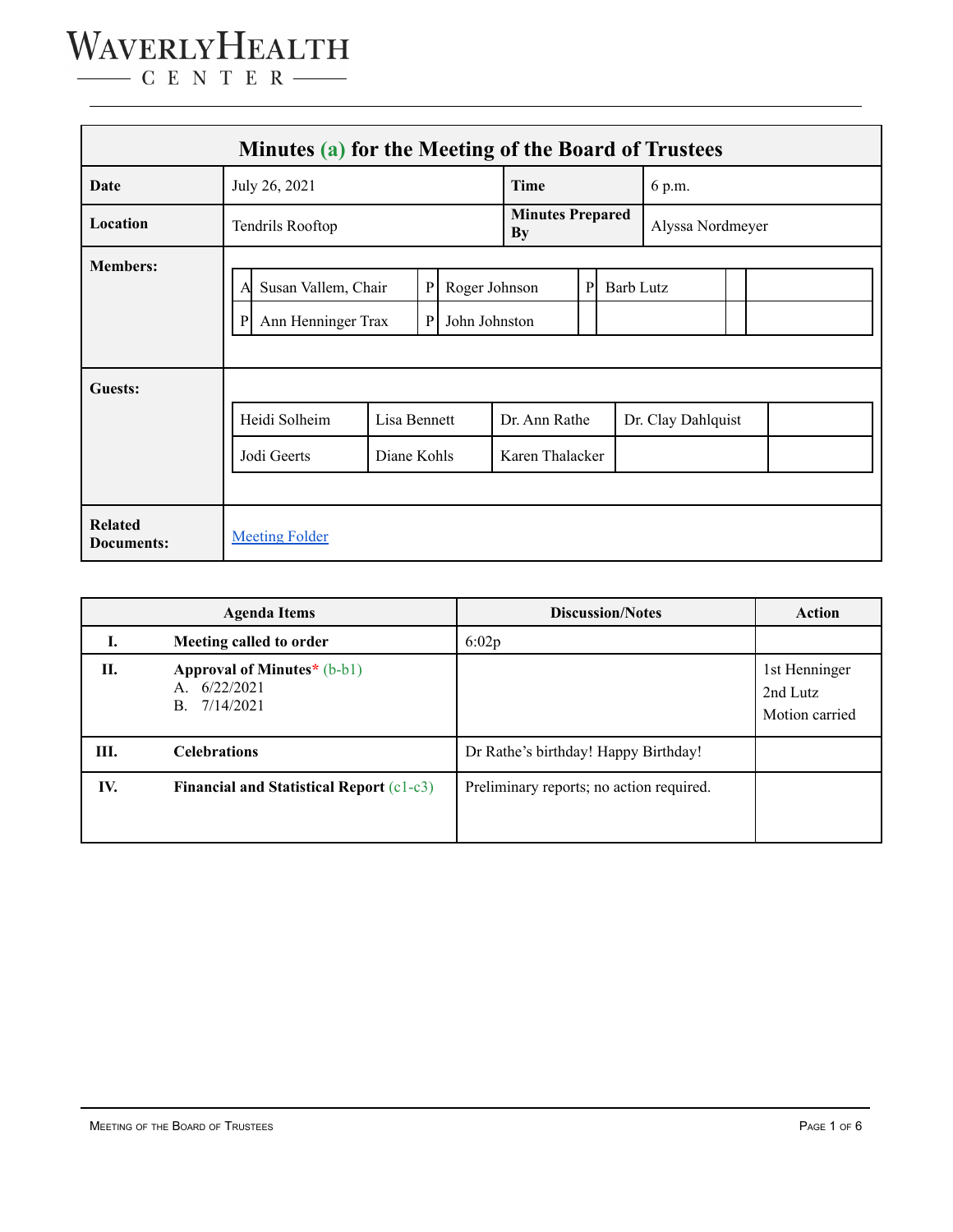# WAVERLYHEALTH

 $\begin{tabular}{c} \quad \quad \textbf{C} \textbf{E} \textbf{N} \textbf{T} \textbf{E} \textbf{R} \end{tabular}$ 

| V.   | <b>Committee/Department Reports:</b><br>A. Administrative Reports (d)<br>*Auxiliary Annual Report is included<br>after Angie Tye's report<br><b>B.</b> Medical Staff President Report<br>C. CMO Report<br>D. Organization Committees* (e)<br>1. Hospital Quality Committee<br>a) $QAPI^*(e1)$<br>2. Infection Prevention<br>Committee<br>3. Policy and Procedure<br>Committee                                                                                                                                                                                                                                                                                                                                                             | Appreciation to Auxiliary                                                                                                        | 1st Johnston<br>2nd Henninger<br>Motion carried<br>QAPI 1st Lutz<br>2nd Johnston<br>Motion carried<br>Org 1st<br>Henninger<br>2nd Johnston<br>Motion carried |
|------|-------------------------------------------------------------------------------------------------------------------------------------------------------------------------------------------------------------------------------------------------------------------------------------------------------------------------------------------------------------------------------------------------------------------------------------------------------------------------------------------------------------------------------------------------------------------------------------------------------------------------------------------------------------------------------------------------------------------------------------------|----------------------------------------------------------------------------------------------------------------------------------|--------------------------------------------------------------------------------------------------------------------------------------------------------------|
| VI.  | <b>Medical Staff Reports*</b> (f)<br>A. Emergency Services Committee - June<br>B. Inpatient Medical Services Committee<br>(no report)<br>C. Lab/Pathology Committee - June<br>D. Maternity/Child Services Committee<br>(no report)<br>E. Medical Staff Executive Committee -<br>July<br>F. Medical Staff Meeting (no report)<br>G. Outpatient Medical Services<br>Committee (no report)<br>H. Pharmacy & Therapeutics Committee -<br>July<br>Radiology/Radiation Safety Committee<br>I.<br>(no report)<br>Rural Health Clinic Advisory<br>$J_{\cdot}$<br>Committee (no report)<br>K. Rural Health Clinic Steering<br>Committee - July<br>Surgical/Anesthesia Services<br>L.<br>Committee (no report)<br>M. Trauma Committee - (no report) | Medical Staff Reports were reviewed as<br>included in the Board Packet. Motion was<br>made to approve all actions in committees. | 1st Lutz<br>2nd Johnston<br>Motion carried                                                                                                                   |
| VII. | <b>Quality Report (quarterly)</b><br>A. Quality Services Q4 & FY21 Report<br>(g)<br>B. FY21 Q4 QS Summary Report (g1)<br>C. FY21 Annual QS Summary Report<br>(g2)<br>D. Organizational Dashboard Quality<br>Summary FY21 (g3)<br>E. Organizational Dashboard FY21-<br>Current $(g4)$                                                                                                                                                                                                                                                                                                                                                                                                                                                      | Geerts provided information on quality<br>reports. All reports were reviewed and<br>discussed.                                   |                                                                                                                                                              |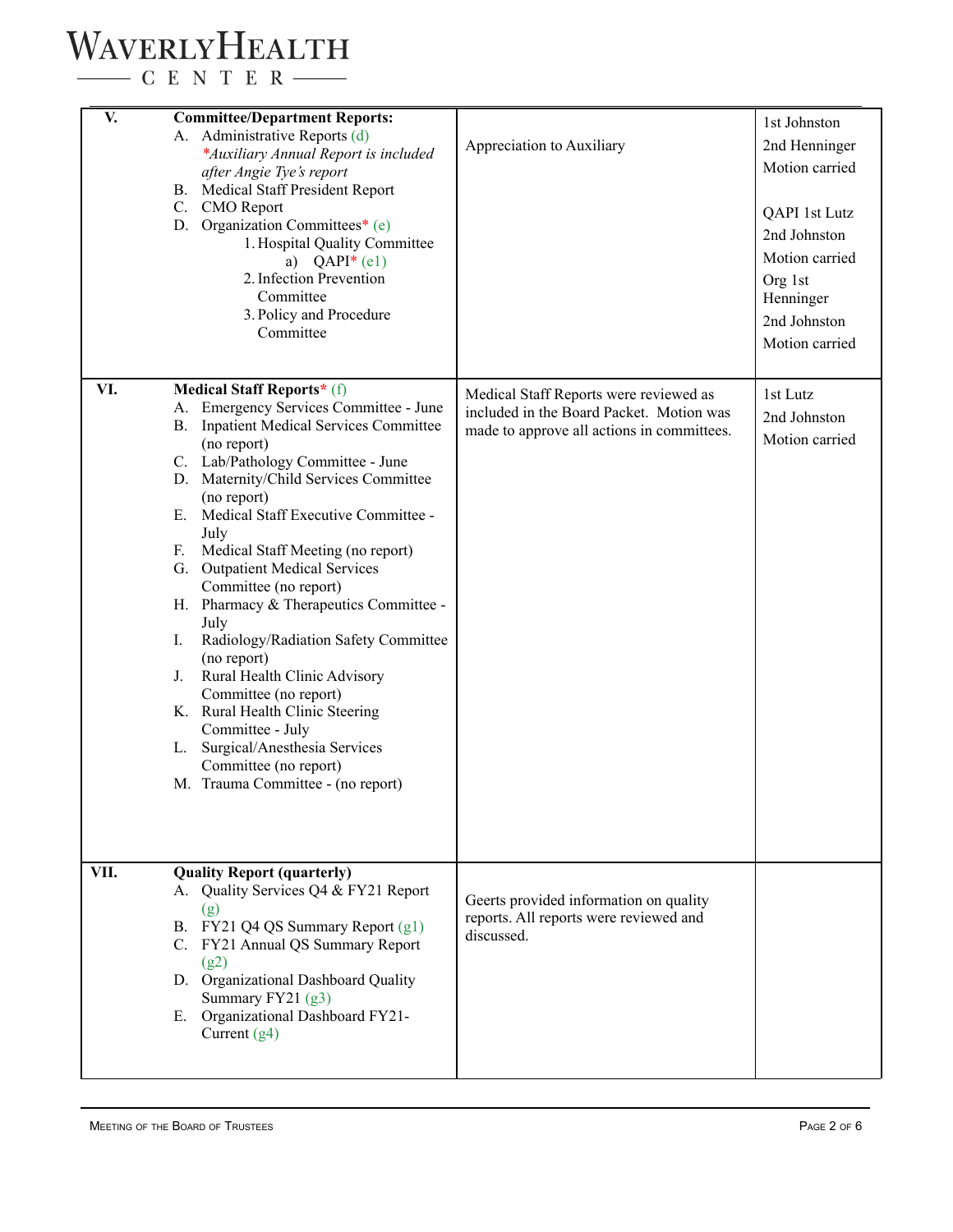# WAVERLYHEALTH

 $\begin{tabular}{c} \quad \quad \textbf{C} \textbf{E} \textbf{N} \textbf{T} \textbf{E} \textbf{R} \end{tabular}$ 

| VIII. | C.E.O.'s Report                                                                                                                                                                                                                                                                                                                                                                                                                                                                                                                                                                                                                                                                                                                                                                                                                         |                                                                                                                                                                                                                         |                                                                                           |
|-------|-----------------------------------------------------------------------------------------------------------------------------------------------------------------------------------------------------------------------------------------------------------------------------------------------------------------------------------------------------------------------------------------------------------------------------------------------------------------------------------------------------------------------------------------------------------------------------------------------------------------------------------------------------------------------------------------------------------------------------------------------------------------------------------------------------------------------------------------|-------------------------------------------------------------------------------------------------------------------------------------------------------------------------------------------------------------------------|-------------------------------------------------------------------------------------------|
|       | A. Building Project Update (h)<br>1. Expense Tracking (h1)<br>2. Winter Chiller<br>B. Board Membership<br>C. Physician Recruitment<br>D. Strategic Plan Update (i)                                                                                                                                                                                                                                                                                                                                                                                                                                                                                                                                                                                                                                                                      | Solheim gave an update on the building<br>project as provided in the meeting packet.<br>Update was given on the winter chiller/water<br>heater solutions.<br>Update on the strategic plan as provided in<br>the packet. |                                                                                           |
| IX.   | <b>Old Business</b>                                                                                                                                                                                                                                                                                                                                                                                                                                                                                                                                                                                                                                                                                                                                                                                                                     |                                                                                                                                                                                                                         |                                                                                           |
| X.    | <b>New Business</b><br>A. Initial Appointments*<br>1. Lang, Jonathan CRNA -<br>Courtesy, Anesthesia, Iowa<br>Anesthesia LC<br>2. Lowe, Colleen DPM -<br>Podiatry Resident<br>3. Ogwotu, Ralph PMHNP-BC -<br>Consulting,<br>ARNP-Psychiatric and Mental<br>Health, Integrated Telehealth<br>Partners<br>4. Owens, Michael DPM -<br><b>Podiatry Resident</b><br>B. Reappointments - (none)<br>Privilege Form Updates - (none)<br>$C_{\cdot}$<br>D. Updated Provider Privileges*<br>1. Huck, Stacy CPNP-PC -<br>Active, Nurse Practitioner -<br>Pediatrics, Waverly Health<br>Center<br>2. Isaacson, Teresa ARNP -<br>Active, Nurse Practitioner -<br>Pediatrics, Waverly Health<br>Center<br>3. Schneider, Tami SA-C -<br>Allied, Surgical<br>Assist-Certified, Waverly<br><b>Health Center</b><br>Change in Staff Category/Status*<br>Е. | Motion was made to approve all<br>appointments/privileges/change in status.                                                                                                                                             | 1st Lutz<br>2nd Henninger<br>Motion carried<br>1st Johnston<br>2nd Lutz<br>Motion carried |
|       | Broom, Natasha, CRNA -<br>1.<br>Change from Courtesy to<br>Active<br>2. Crawford, Amber, MD-<br>Change from Active to<br>Courtesy<br>Deutmeyer, Mary, ARNP -<br>3.<br>Change from Active to<br>Courtesy                                                                                                                                                                                                                                                                                                                                                                                                                                                                                                                                                                                                                                 |                                                                                                                                                                                                                         | 1st Henninger<br>2nd Lutz<br>Motion carried                                               |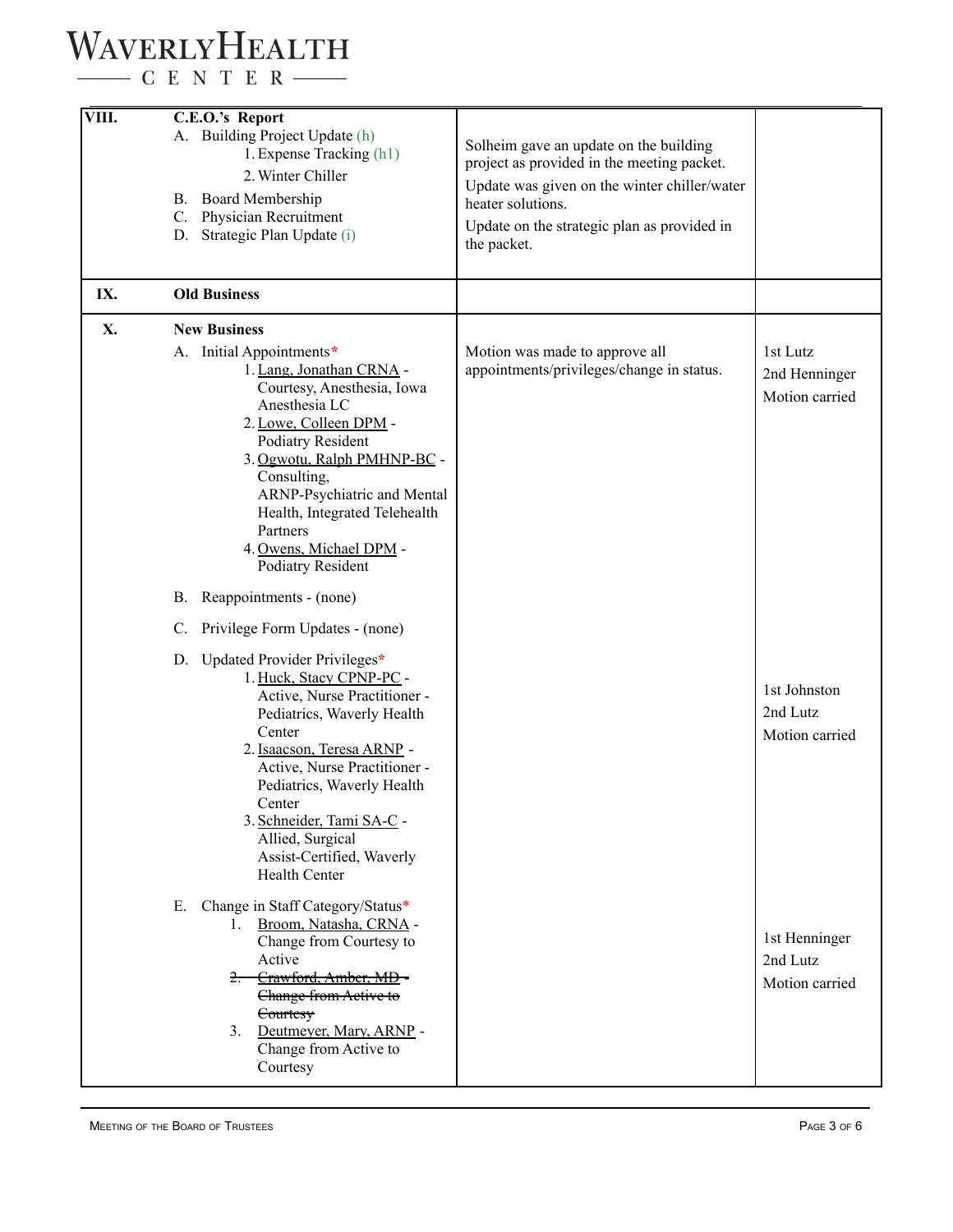# WAVERLYHEALTH

 $\begin{tabular}{c} \quad \quad \textbf{C} \text{ E} \text{ N} \text{ T} \text{ E} \text{ R} \end{tabular}$ 

| 4.              | Garrett, Melissa, MD -               |  |
|-----------------|--------------------------------------|--|
|                 | Change from Courtesy to              |  |
|                 | Active                               |  |
|                 |                                      |  |
| 5.              | Goetzinger, Christopher, MD -        |  |
|                 | Change from Active to                |  |
|                 | Ancillary                            |  |
| 6.              | Hoelscher, Courtney, ARNP -          |  |
|                 | Change from Active to                |  |
|                 |                                      |  |
|                 | Courtesy                             |  |
| 7.              | Jacobson, Richard, CRNA -            |  |
|                 | Change from Courtesy to              |  |
|                 | Active                               |  |
| 8.              | Johnson, Scott, PA-C -               |  |
|                 |                                      |  |
|                 | Change from Active to                |  |
|                 | Ancillary                            |  |
|                 | 9. LaPan, Tiffanie, CRNA -           |  |
|                 | Change from Courtesy to              |  |
|                 | Active                               |  |
|                 | 10. Lester, Stacey, PA-C - Change    |  |
|                 |                                      |  |
|                 | from Courtesy to Ancillary           |  |
|                 | 11. Otoadese, Eromosele, MD -        |  |
|                 | Change from Courtesy to              |  |
|                 | Consulting                           |  |
|                 | 12. Rathe, David, DO - Change        |  |
|                 | from Active to Ancillary             |  |
|                 | 13. Shover, Todd, DO - Change        |  |
|                 | from Active to Courtesy              |  |
|                 |                                      |  |
|                 | 14. Specht, Samatha, CRNA -          |  |
|                 | Change from Courtesy to              |  |
|                 | Active                               |  |
|                 | 15. Styron, Stephen, MD-             |  |
|                 | Change from Active to                |  |
|                 |                                      |  |
|                 | Courtesy                             |  |
|                 | 16. Zeithamel, Bradley, CRNA -       |  |
|                 | Change from Courtesy to              |  |
|                 | Active                               |  |
|                 |                                      |  |
|                 |                                      |  |
| F.              | Continue Provisional Status - (none) |  |
|                 |                                      |  |
|                 |                                      |  |
|                 | G. Move to Regular Status - (none)   |  |
|                 |                                      |  |
| H. Resignations |                                      |  |
|                 |                                      |  |
|                 | 1. Bajaj, Sharad MD -                |  |
|                 | Consulting, Cardiology, Cedar        |  |
|                 | Valley Medical Specialists           |  |
|                 | 2. Goval, Vishal MD -                |  |
|                 | Consulting, Cardiology, Cedar        |  |
|                 | Valley Medical Specialists           |  |
|                 |                                      |  |
|                 | 3. Schuchmann, Jennifer, MD -        |  |
|                 | Active, OBGYN, Waverly               |  |
|                 | <b>Health Center</b>                 |  |
|                 |                                      |  |
|                 |                                      |  |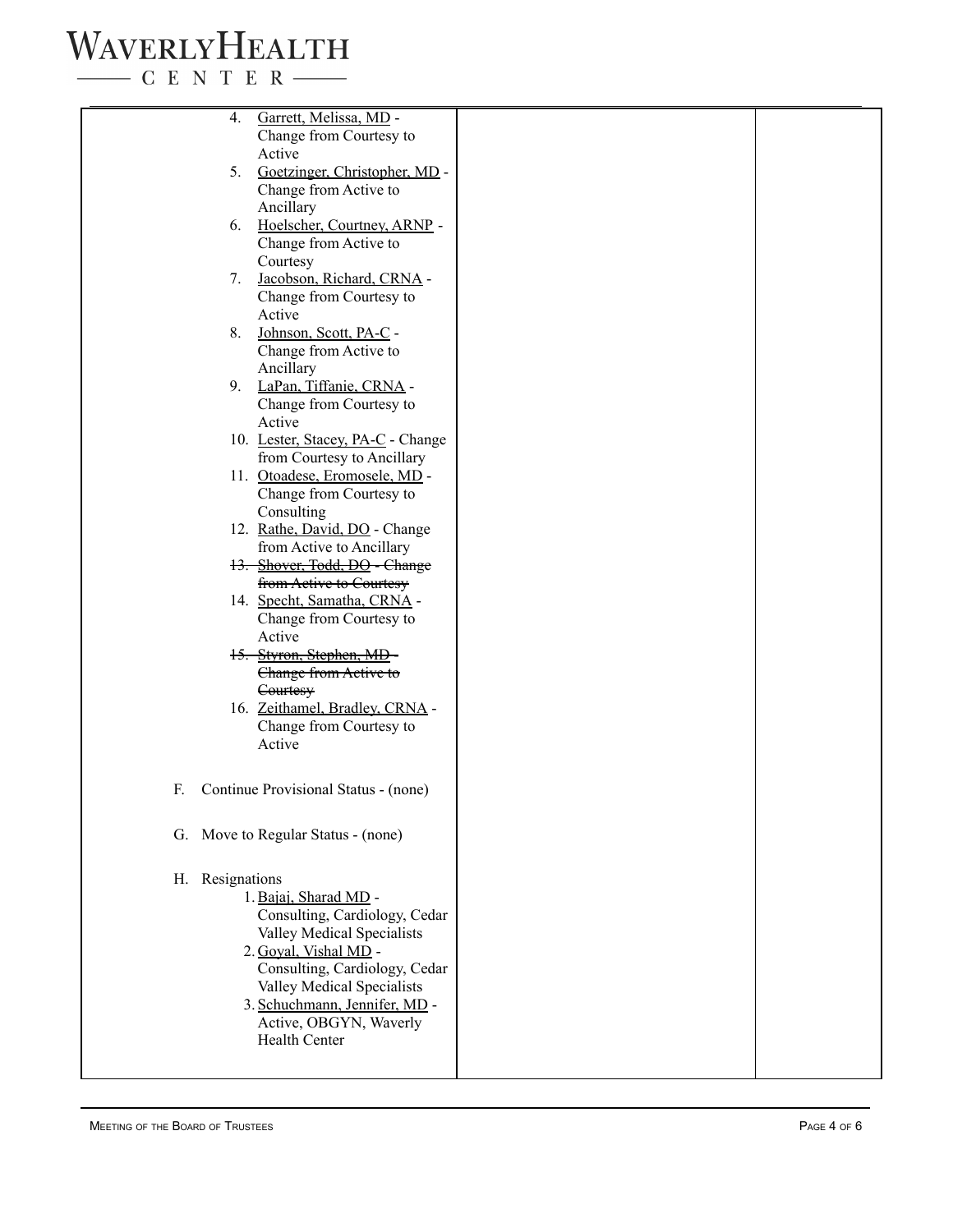### WAVERLYHEALTH  $\begin{tabular}{c} \quad \quad \textbf{C} \textbf{E} \textbf{N} \textbf{T} \textbf{E} \textbf{R} \end{tabular}$

|     | 4. Wirtz, Randy ARNP - Active,<br><b>ARNP-Family Practice,</b><br>Waverly Health Center<br>Policy/SOP Review Combined Report*<br>Ι.<br>(j)<br>1. New Policies:<br>New Policy - Service<br>a)<br>Guidelines for the<br>Walk-In Clinic $(i)$                                                                                                                                                                                                                                                                                                                                                                                                                                                                                                                                                                                                                                                                                                                                                                                                                                                                                                                                                                                                                                                                                                                                                                                                                                                    | A motion was made to approve Policy/SOP<br>as outlined in the board packet.                                                                                                                                                                                            | 1st Johnston<br>2nd Lutz<br>Motion carried      |
|-----|-----------------------------------------------------------------------------------------------------------------------------------------------------------------------------------------------------------------------------------------------------------------------------------------------------------------------------------------------------------------------------------------------------------------------------------------------------------------------------------------------------------------------------------------------------------------------------------------------------------------------------------------------------------------------------------------------------------------------------------------------------------------------------------------------------------------------------------------------------------------------------------------------------------------------------------------------------------------------------------------------------------------------------------------------------------------------------------------------------------------------------------------------------------------------------------------------------------------------------------------------------------------------------------------------------------------------------------------------------------------------------------------------------------------------------------------------------------------------------------------------|------------------------------------------------------------------------------------------------------------------------------------------------------------------------------------------------------------------------------------------------------------------------|-------------------------------------------------|
|     | <b>Finance Committee</b><br>J.<br>1. Capital Requests*<br>2. Capital Report (k)<br>3. Cash Investments & Transfer<br>Report (1)<br>4. Financial Assistance<br>Requests*                                                                                                                                                                                                                                                                                                                                                                                                                                                                                                                                                                                                                                                                                                                                                                                                                                                                                                                                                                                                                                                                                                                                                                                                                                                                                                                       | Capital Report and Cash Investment report<br>were reviewed as in packet - there were no<br>questions.                                                                                                                                                                  |                                                 |
| XI. | <b>Closed Session*</b><br>Iowa Code Chapter $21.5.1(i)$ – Closed session to<br>evaluate the professional competency of an individual<br>whose appointment, hiring, performance or discharge<br>is being considered when necessary to prevent<br>needless and irreparable injury to that individual's<br>reputation and that individual requests a closed<br>session.<br>Iowa Code Chapter $21.5.1(l)$ – Closed session to<br>discuss marketing and pricing strategies or similar<br>proprietary information in a meeting of a public<br>hospital, where public disclosure of such information<br>would harm such a hospital's competitive position<br>when no public purpose would be served by public<br>disclosure.<br>Iowa Code Chapter $21.5.1(c)$ – Closed session to<br>discuss strategy with counsel in matters that are<br>presently in litigation or where litigation is imminent<br>where its disclosure would be likely to prejudice or<br>disadvantage the position of the governmental body<br>in that litigation.<br>Iowa Code Chapter 21.5.1(1) - Closed session to<br>discuss patient care quality and process improvement<br>initiatives in a meeting of a public hospital or to<br>discuss marketing and pricing strategies or similar<br>proprietary information in a meeting of a public<br>hospital, where public disclosure of such information<br>would harm such a hospital's competitive position<br>when no public purpose would be served by public<br>disclosure. | A motion was made to move into closed<br>session at 7:44p.m. for the purpose identified<br>at left.<br>Attendees:<br>Lisa Bennett,<br>Angie Tye,<br>Jodi Geerts,<br>Diane Kohls,<br>Ann Henninger,<br>Barb Lutz,<br>Heidi Solheim,<br>John Johnston<br>Karen Thalacker | 1st Johnston<br>2nd Henninger<br>Motion carried |